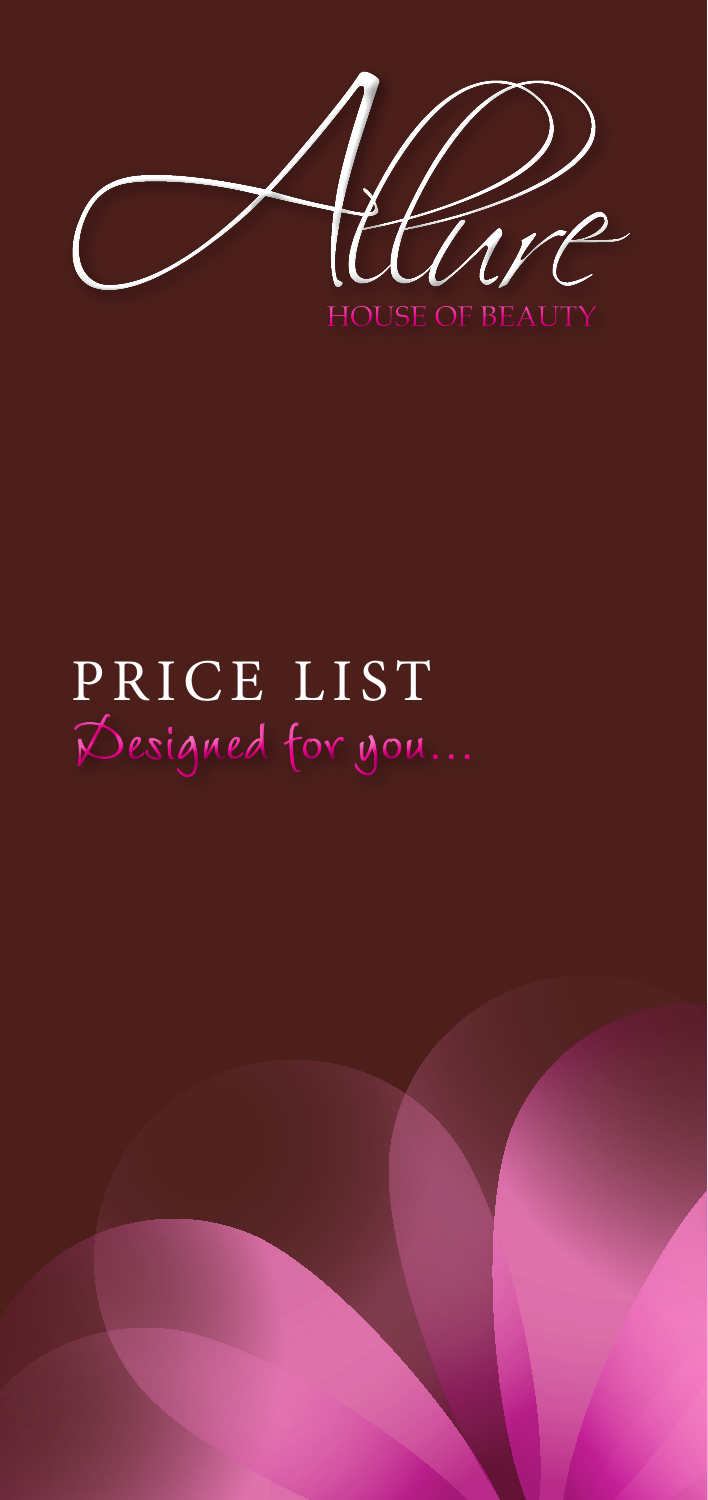

#### **Bare necessities...**

| Waxing                                |               |
|---------------------------------------|---------------|
| Full leg wax, including bikini line   | £35.00        |
| Half leg wax                          | £19.95        |
| Bikini line                           | from £13.50   |
| Advanced bikini waxing                | £30.00        |
| Arm wax                               | from £14.95   |
| Back wax                              | from £18.50   |
| Underarm wax                          | £12.00        |
| Upper lip wax                         | £8.95         |
| Upper lip bleach                      | £9.50         |
| Facial waxing                         | from £10.00   |
| Eyebrow wax and shape                 | £8.95         |
| Threading                             | from $£16.50$ |
| Applisonix                            |               |
| Minimum charge                        | £15.00        |
| 15 minutes                            | £30.00        |
| 30 minutes                            | £55.00        |
| <b>Course of 6 - 15 min Sessions</b>  | £150.00       |
| 30 min Sessions                       | £250.00       |
|                                       |               |
| <b>Eye Care</b>                       |               |
| Eyebrow tint                          | £8.95         |
| Eyelash tint                          | £12.95        |
| Eyebrow wax, eyebrow and eyelash tint | £24.95        |
|                                       |               |

#### **Make up**

| Light make up after facial     | £10.00         |
|--------------------------------|----------------|
| Make up application            | from $£27.50$  |
| Bridal make up including trial | from £50.00    |
| Semi-Permanent Make Up         | from $£150.00$ |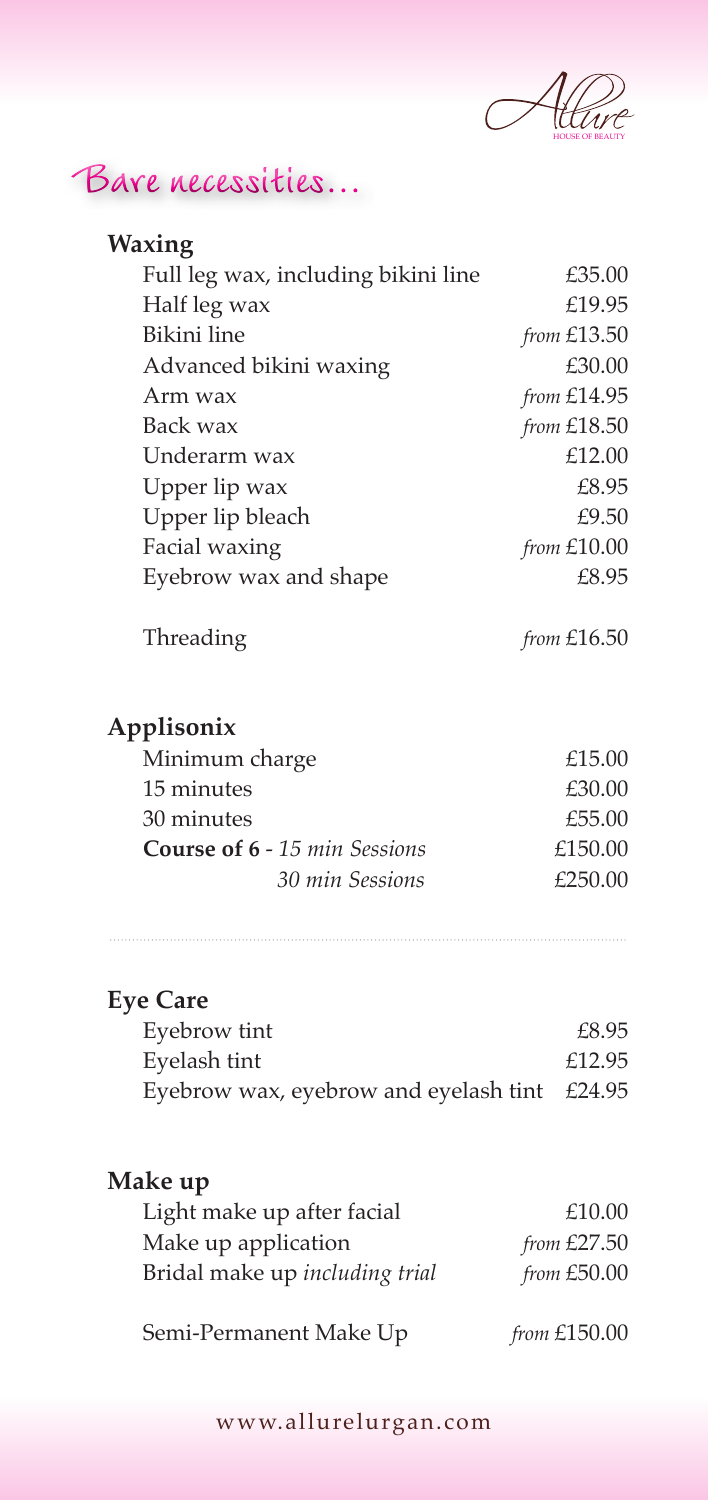

| Faking it |  |  |  |  |
|-----------|--|--|--|--|
|-----------|--|--|--|--|

| Upper body | £30.00 |
|------------|--------|
| Full body  | £45.00 |

| 2. Spray Tan                                |        |
|---------------------------------------------|--------|
| Full Body application                       | £25.00 |
| Upper body application                      | £15.00 |
| Top up within one week of first application | £15.00 |

### **Finishing touches...**

| <b>Touch and Go</b>                | Allow 20 mins  |
|------------------------------------|----------------|
| Nude                               | £16.50         |
| <b>Dressed</b>                     | £17.50         |
| French                             | £18.50         |
| Finger / Toe Tingler               | Allow 50 mins  |
| Nude                               | £29.50         |
| <b>Dressed</b>                     | £30.50         |
| French                             | £32.50         |
| Paraffin Wax                       | 1 hour 15 mins |
| Manicure / Pedicure                |                |
| Nude                               | £32.95         |
| Dressed                            | £35.95         |
| French                             | £37.95         |
| <b>Gel Nails and Acrylic Nails</b> |                |
| Gel Overlays                       | from $£27.50$  |
| <b>Gel Extensions</b>              | from $£39.00$  |
| <b>Acrylic Extensions</b>          | from £39.00    |
| Soak Off                           | from $£12.50$  |
|                                    |                |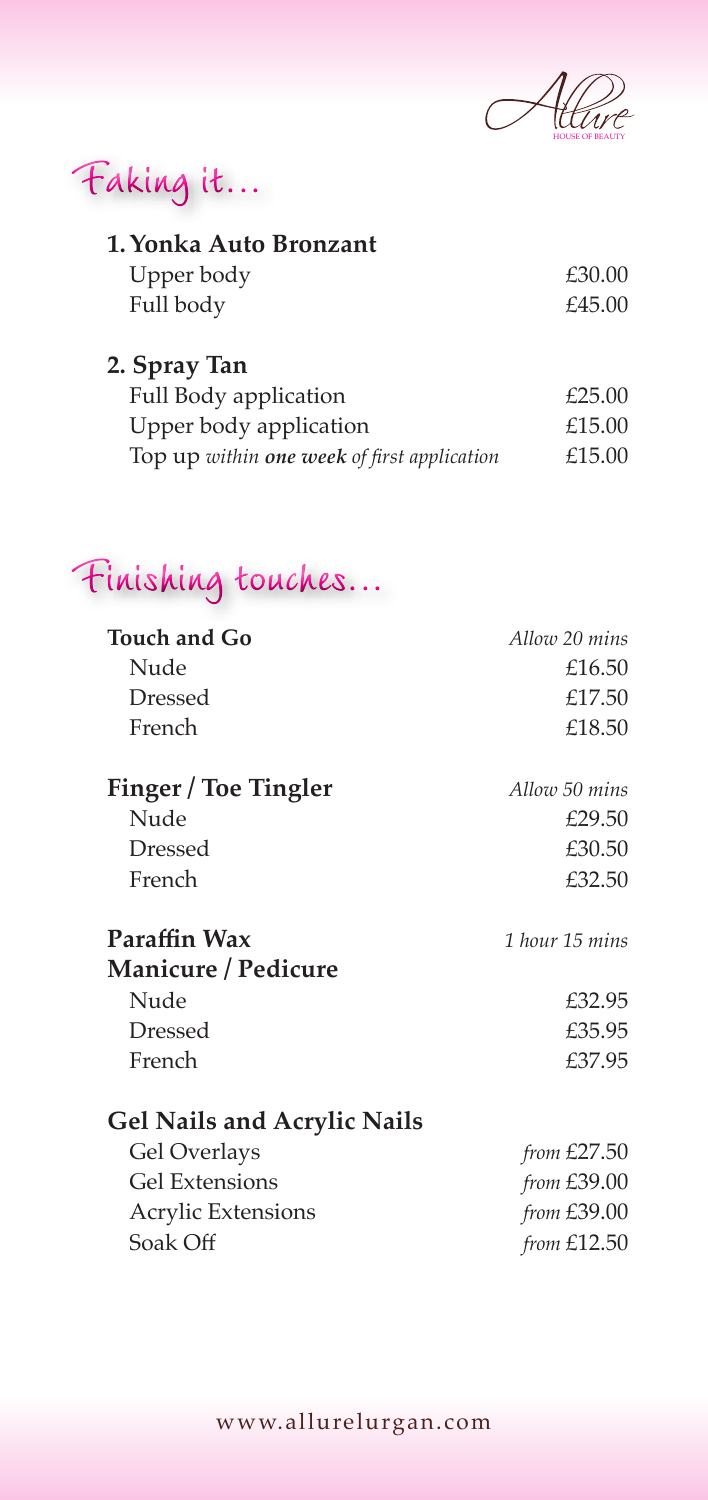

**Facial treatments...**

**1. Skin Analysis** *30 mins* £30.00 **2. Alluring Facial** *1 hour 15 mins* £53.00 **3. Le Grand Classique** *1 hour 30 mins* £62.50 **4. Hydralessence** *1 hour 30 mins* £69.00 **5. Optimiser** *1 hour 30 mins* £78.00 **6. Elastine** *1 hour 30 mins* £78.00 **7. Eclat Cocoon** *1 hour 15 mins* £75.00 **THE EXPERIENCE**

**THE** ERLENCE

| 8. . | <b>Skin Calming Treatment</b><br>1 hour           | £85.00 |
|------|---------------------------------------------------|--------|
| 9.   | <b>Signature Renewal Facial</b><br>1 hour 15 mins | £90.00 |
|      | 10. Lite Refresh Peel<br>45 mins                  | £95.00 |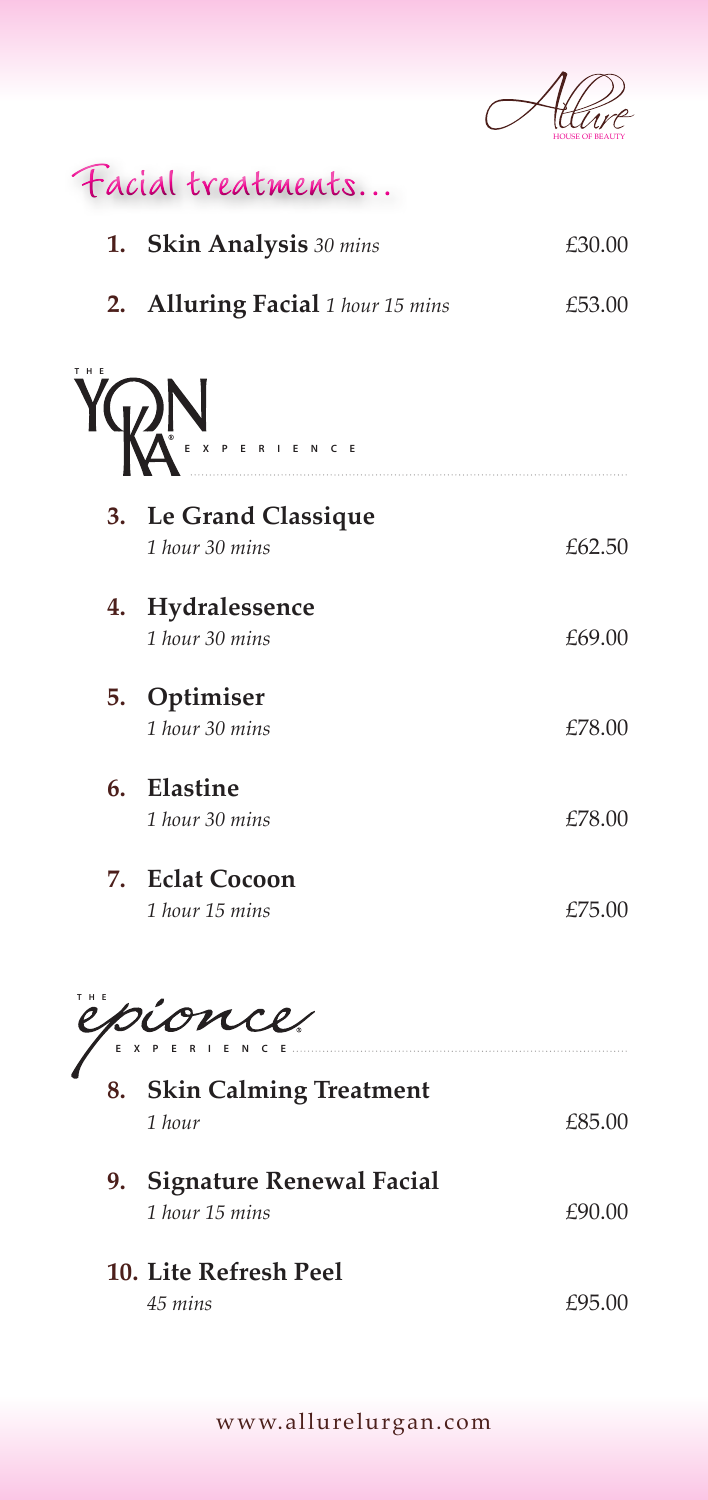

| $\prod_{S K + N C} A G E$<br>Age later.      |         |
|----------------------------------------------|---------|
| 11. Image Mini Facial 30 mins                | £55.00  |
| 12. Image Signature Facial 60 mins           | £68.00  |
| <b>13. Four Layer Signature Peel</b> 30 mins | £80.00  |
| <b>14. Wrinkle Lift Peel</b> 30 mins         | £80.00  |
| 15. Microdermabrasion 30 mins                | £50.00  |
| Course of 6 recommended                      | £250.00 |

## **Body treats...**

| <b>Body Polish 45 mins</b>                              | £49.00 |
|---------------------------------------------------------|--------|
| <b>Back Massage</b> 30 mins                             | £39.00 |
| <b>Hot Stone Back Massage</b> 45 mins                   | £49.00 |
| <b>Full Body Massage</b> 1 hour 15 mins                 | £55.00 |
| <b>Hot Stone Full Body Massage</b><br>1 hour 30 mins    | £69.00 |
| <b>Head, Back and Neck Massage</b> 1 hour               | £48.00 |
| Life Saving Back Treatment 40 mins                      | £45.00 |
| <b>Aromatherapy Full Body Massage</b><br>1 hour 15 mins | £65.00 |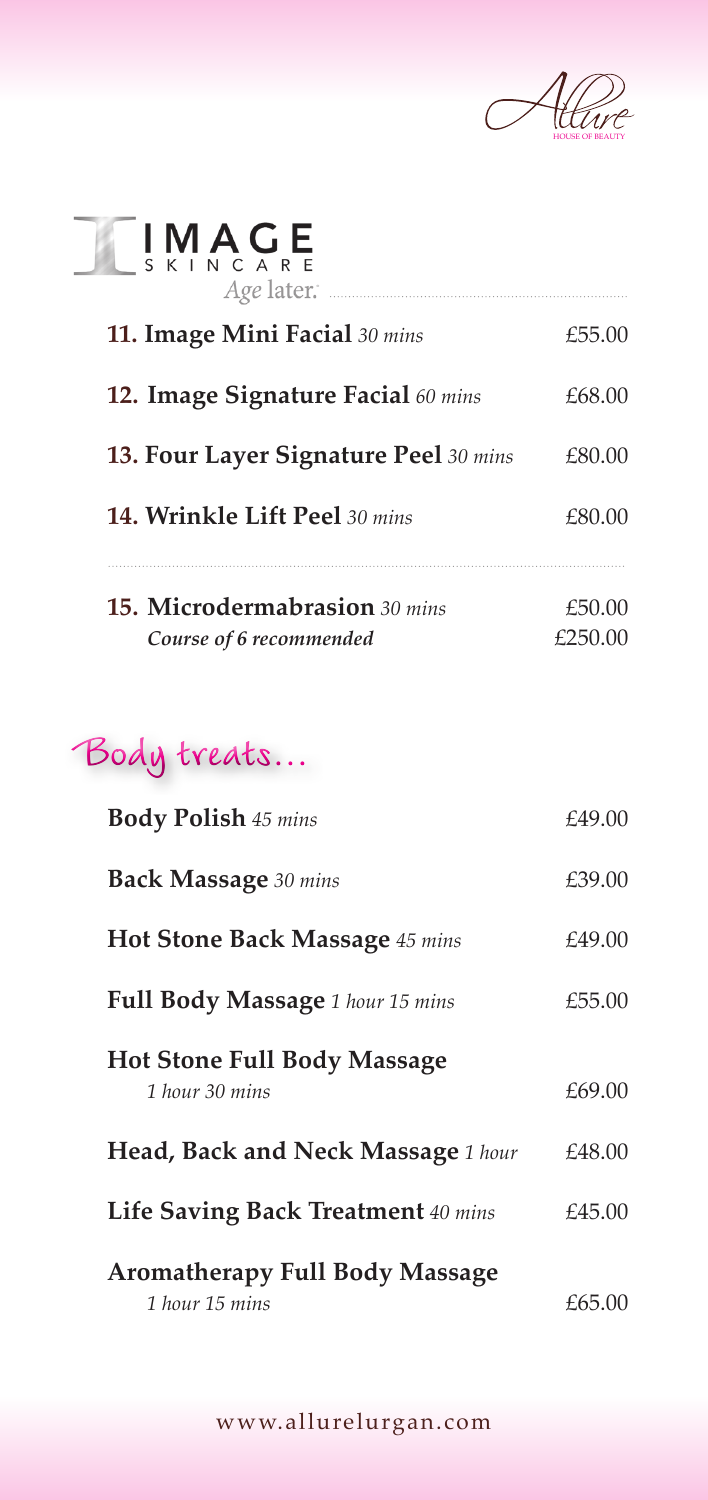

## **Spa Packages...**

| <b>Mummy and Me</b> 2 hours                     | £85.00  |
|-------------------------------------------------|---------|
| <b>Belle of the Ball</b> 1 hour 45 mins         | £65.00  |
| <b>Stress Buster</b> 2 hours 30 mins            | £95.00  |
| All About Him 1 hour 45 mins                    | £85.00  |
| Two's Company 2 hours 15 mins per person £90.00 |         |
| End of Week Pick Me Up 2 hours 15 mins          | £90.00  |
| <b>100 minutes of Heaven</b> 1 hour 45 mins     | £90.00  |
| Day Dreamer 5 hours 30 mins                     | £220.00 |

#### **Little Extras...**

*May be added on to any treatment - Allow 15 mins*

| <b>Soothing Hand Massage</b>              | £13.95 |
|-------------------------------------------|--------|
| <b>Foot Tension Relief Massage</b>        | £13.95 |
| <b>Anti Ageing Hand Treatment</b>         | £13.95 |
| De-stress Pressure Point Massage          | £13.95 |
| <b>Ear Candling</b> 1 hour                | £40.00 |
| Reflexology 1 hour                        | £49.00 |
| <b>Indian Head Massage</b> 1 hour 15 mins | £55.00 |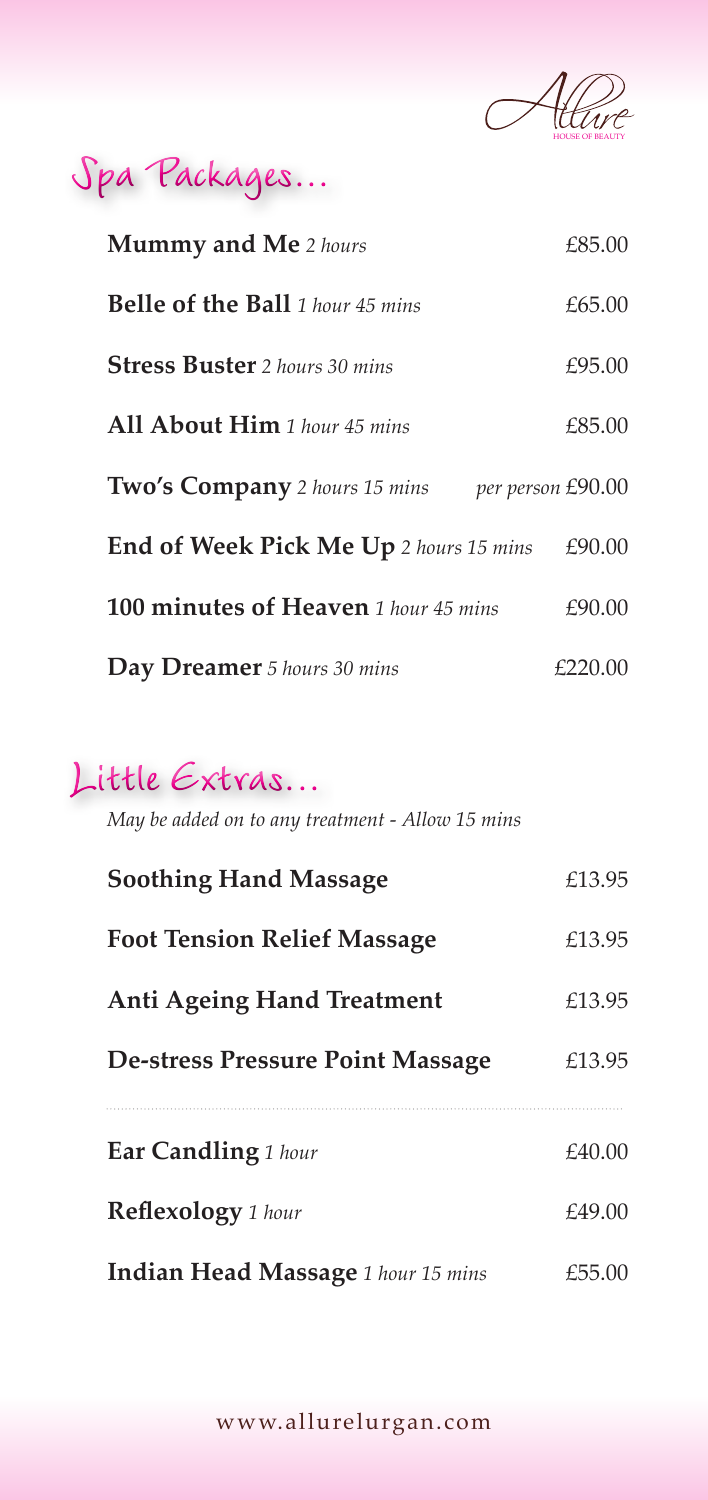

**Specialised treatments...**

**Christine Ferguson** Semi Permanent Make Up

*from* £150.00

**Carolyn Barr** Specialist Massage

*from* £40.00

#### **Ceara McCluskey** Chiropody

*from* £30.00

 We introduce new treatments and products frequently, so please visit our website for the latest information.

 For clients wishing to experience their treatment together, we have a 'couples' treatment room... perfect for mother and daughter, husband and wife, partners or friends.